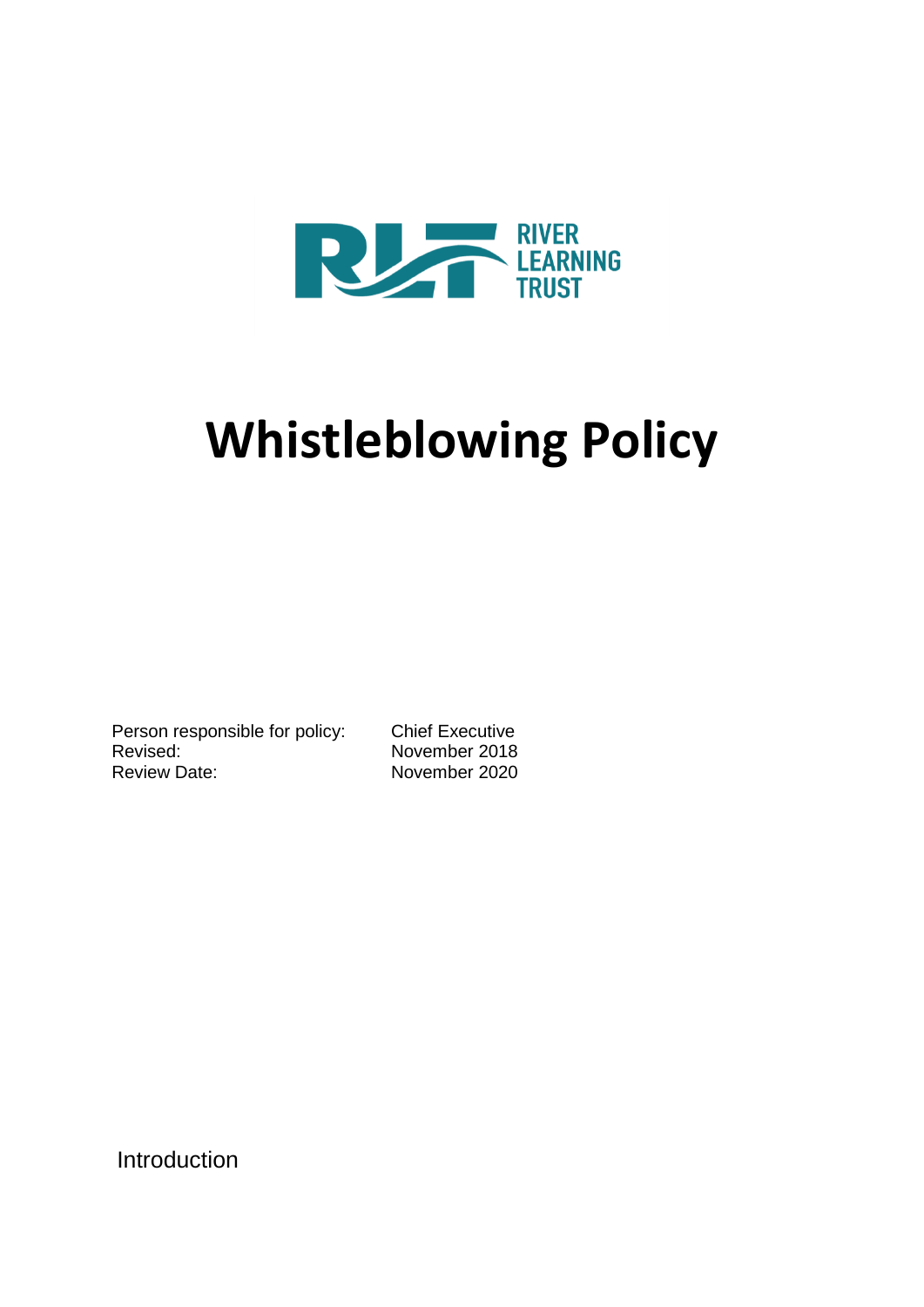- 1. This document explains the types of concerns that can be raised under this procedure, the legal protection for whistleblowers and how whistleblowing concerns will be handled.
- 2. This procedure should be followed for any whistleblowing matters raised by employees of the school, supply staff and agency workers.
- 3. The term 'headteacher' has been used throughout this procedure, however depending on the size and structure of the school the head teacher's role in the procedure may be delegated to other members of the senior leadership team, school business managers or line managers as appropriate. Where the head teacher is subject to these procedures, it will be managed by the Chair of the governing body.

#### Policy Statement

4. The River Learning Trust is committed to the highest possible standards of openness, integrity and accountability. In line with that commitment we encourage employees with serious concerns about any aspect of the Trust's work to come forward and express those concerns.

#### Aim of procedure

- To encourage those working in the school to report suspected wrongdoing promptly, in the knowledge that it will be taken seriously.
- To provide guidance on how to raise concerns.
- To reassure staff that they are able to raise genuine concerns made in the public interest without fear of reprisals, even if they turn out to be mistaken.

#### What is Whistleblowing?

- 5. Whistleblowing is when a worker reports certain types of wrongdoing or misconduct within an organisation.
- 6. The wrongdoing disclosed must be in the public interest. This means it must affect others, e.g. pupils, general public.
- 7. The wrongdoing must relate to or show one of the following:
	- a criminal offence
	- a failure to comply with a legal obligation
	- a possible miscarriage of justice
	- a Health & Safety risk
	- damaging the environment
	- misuse of public money
	- corruption or unethical conduct
	- abuse of pupils, students or other users
	- deliberate concealment of any of these matters
	- any other substantial and relevant concern.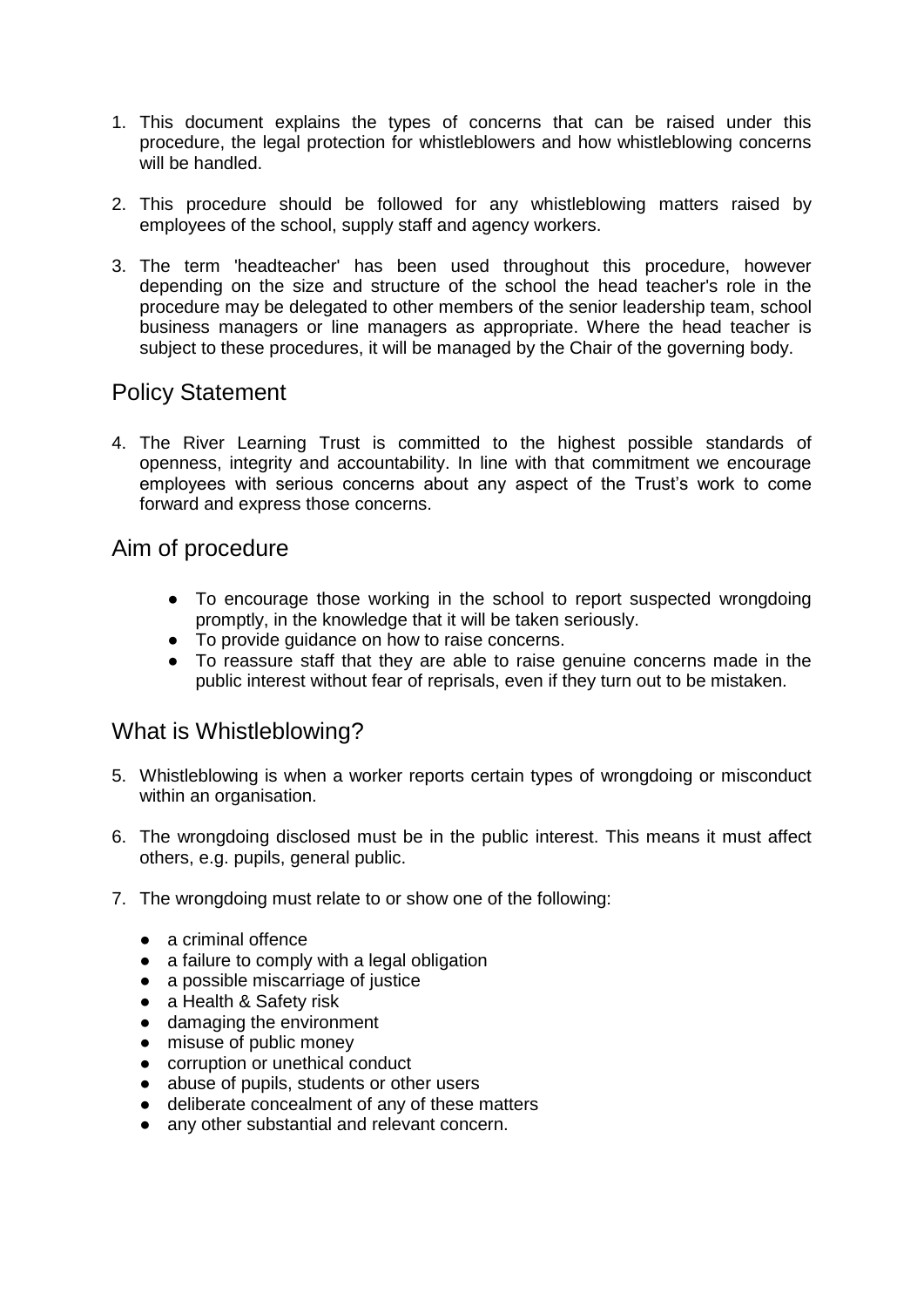- 8. The concern could be about something that happened in the past, is currently happening or likely to happen in the future.
- 9. Concerns or complaints that employees wish to raise formally, about their own employment, should normally be raised using RLTs Grievance Procedure, unless the employee believes the concern is in the public interest. This includes for example, concerns related to working conditions, working relations, employment rights or bullying or harassment.

#### Legal protection for whistleblowers

- 10. Whistleblowers are protected by law from being treated unfairly or losing their jobs because they 'blow the whistle'.
- 11. Whistleblowers must hold a reasonable belief that the concern they are raising is in the public interest.
- 12. The Trust will provide all reasonable protection for those who raise concerns made in the public interest.
- 13. The Trust will be responsible for ensuring that appropriate personal support is offered both to a worker raising a concern and to any worker against whom allegations have been made under this procedure.
- 14. Although an employee has certain legal obligations of confidentiality to the school, in a limited set of circumstances, whistleblowing may override these obligations. This guidance sets out the circumstances under which these disclosures may lawfully be made.
- 15. If an employee raises a concern in good faith but it is not subsequently confirmed by investigation, no action will be taken against them. If however, an employee raises a concern frivolously, maliciously or for personal gain, disciplinary action may be taken against them.

#### Procedure for raising a whistleblowing concern

**Whistleblowing anonymously or confidentially** 

- 16. Concerns can be raised anonymously, but the school or person receiving the allegation may not be able to take it further if they haven't been provided with all the information they need.
- 17. Whistleblowers can give their name but request confidentiality and in these circumstances, every effort will be made to protect their identity.
- 18. All disclosures made under this procedure will be treated sensitively, consistently and fairly.

#### Step 1- Deciding who to report the concern to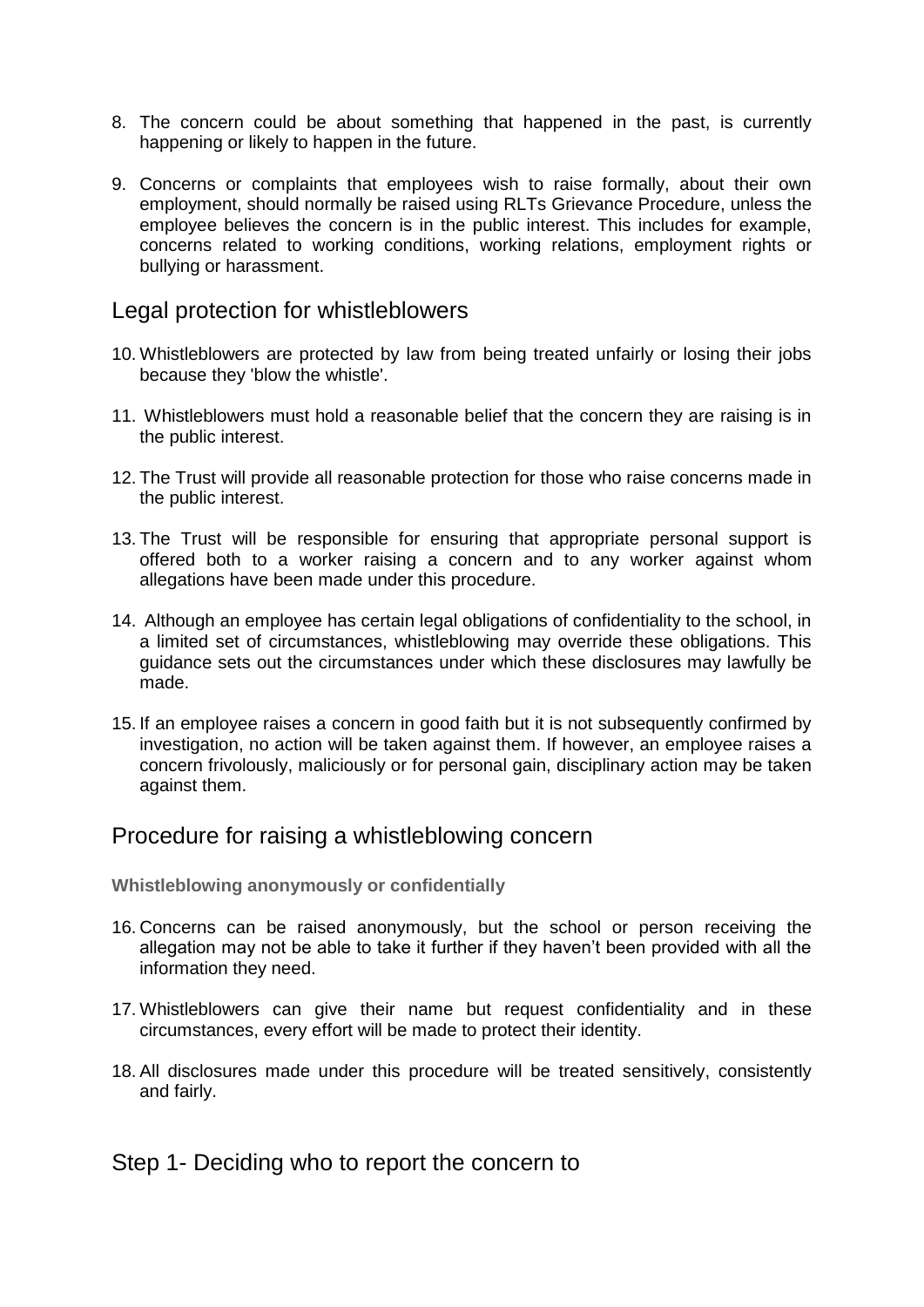- 19. Concerns can be raised verbally or in writing.
- 20. You can raise your concern with your line manager. Alternatively, you can raise the matter with the head teacher or the Chair of Governors.
- 21. If you wish to report the matter to someone outside of the school you can contact the Trust's Chief Executive or Chair of Trustees, as listed in Annex 1 or one of the external bodies/organisations listed in Annex 2.
- 22. If you are a member of the Trust Central team you can raise your concern with the Chief Executive, alternatively you can raise the matter with the Chair of Trustees.
- 23. Reporting concerns to the media, in most cases will lead to the loss of your whistleblowing law rights.
- 24. Although you are not expected to prove beyond doubt the truth of your concerns, you will need to demonstrate that you have sufficient evidence or other reasonable grounds to raise them.
- 25. You may wish to obtain advice from a trade union representative, the Citizen's Advice Bureau or Public Concern at Work on 020 7404 6609 and www.pcaw.co.uk .
- 26. You can be accompanied by a trade union representative or colleague to any meetings that are required.

#### Step 2

- 27. The person with whom you have raised your concern, will decide what action is needed. They may ask you to provide further information. They will write to you within 10 days to let you know how your concern will be dealt with.
- 28. The information you can expect to receive is:
	- an indication of how the concern will be dealt with
	- an estimate of how long it will take to provide a final response
	- whether any initial enquiries have been made
	- whether further investigations will take place, and if not why not
	- information about support available for you.
- 29. The person with whom you have raised your concern will at the same time notify the Trust's HR Director that a whistleblowing allegation has been made.
- 30. Advice on dealing with concerns is available from the Trust's HR Director.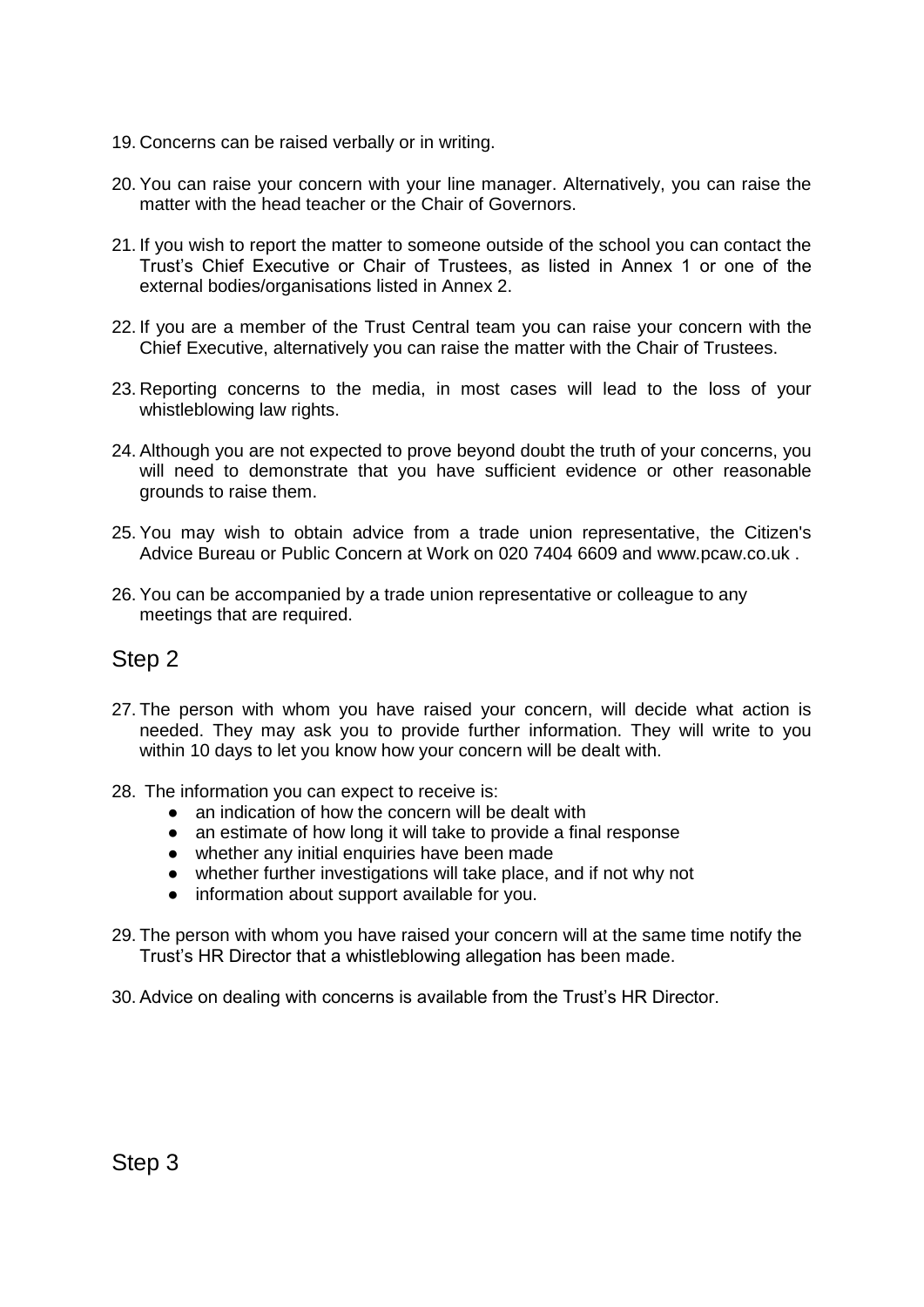- 31. Initial enquiries will be made to decide whether an investigation is appropriate.
- 32. An investigation may be carried out, depending on the nature of the allegations and the evidence/information presented. Full details of the investigation may be withheld from you to protect the confidentiality of other people.
- 33. Information will need to be passed on to those with a legitimate need to have this information and it may be necessary for you to provide a written statement and act as a witness in any subsequent disciplinary proceedings or enquiry. This will be discussed with you first.
- 34. Where an investigation is necessary, it may take the form of one or more of the following:
	- an internal investigation by the head teacher or a governor, which may, for example, take the form of a disciplinary investigation
	- an investigation by the Finance team which could include an internal audit review.
	- a referral to the Police
	- the setting up of an external independent inquiry.

#### Step 4

- 35. You will be informed of the outcome of any investigation, in writing, and/or of any action taken, subject to the constraints of confidentiality and the law.
- 36. If you do not feel your concern has been addressed adequately you may raise it with an independent body such as one of the following as appropriate:
	- your trade union
	- the Citizens Advice Bureau
	- a relevant professional body or regulatory organisation
	- a relevant voluntary organisation
	- the Police
	- the Local Government Ombudsman
	- Equality and Human Rights Commission

(See Annex 2 for further details).

- 37. If there is an issue of an exceptionally serious nature which you believe to be substantially true, then you may disclose the issue to someone other than those listed in paragraph 21. In determining whether it is reasonable for you to have made a disclosure the identity of the person to whom the disclosure is made will be taken into account. Disclosures to anyone outside of the recognised bodies listed in paragraphs 35 and Annex 1 and 2 may not be protected disclosures under the Act.
- 38. You have a duty to the school not to disclose confidential information. This does not prevent you from seeking independent advice at any stage or from discussing the issue with the charity Public Concern at Work on 020 7404 6609 and www.pcaw.co.uk in accordance with the provisions of the Public Interest Disclosure Act 1998.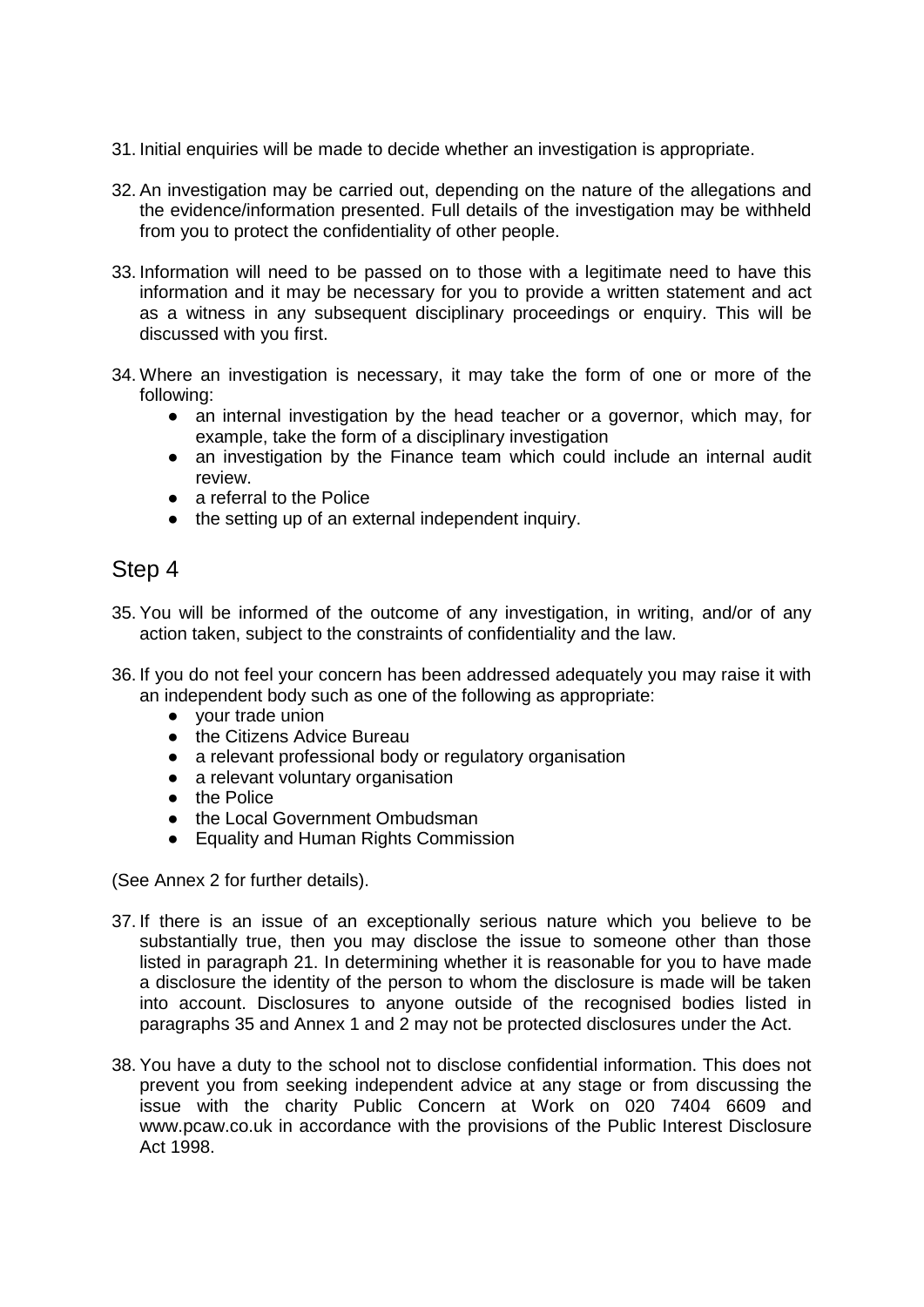## Annex 1 - Contact list for the River Learning Trust

| <b>Chief Executive, Paul James</b>  | Tel: 07789 276205<br>Email: pjames@riverlearningtrust.org |
|-------------------------------------|-----------------------------------------------------------|
| Chair of Trustees, Kirsten Robinson | Email: chairoftrustees@riverlearningtrust.org             |

If you wish to report the matter to someone outside of the school, please see Annex 2